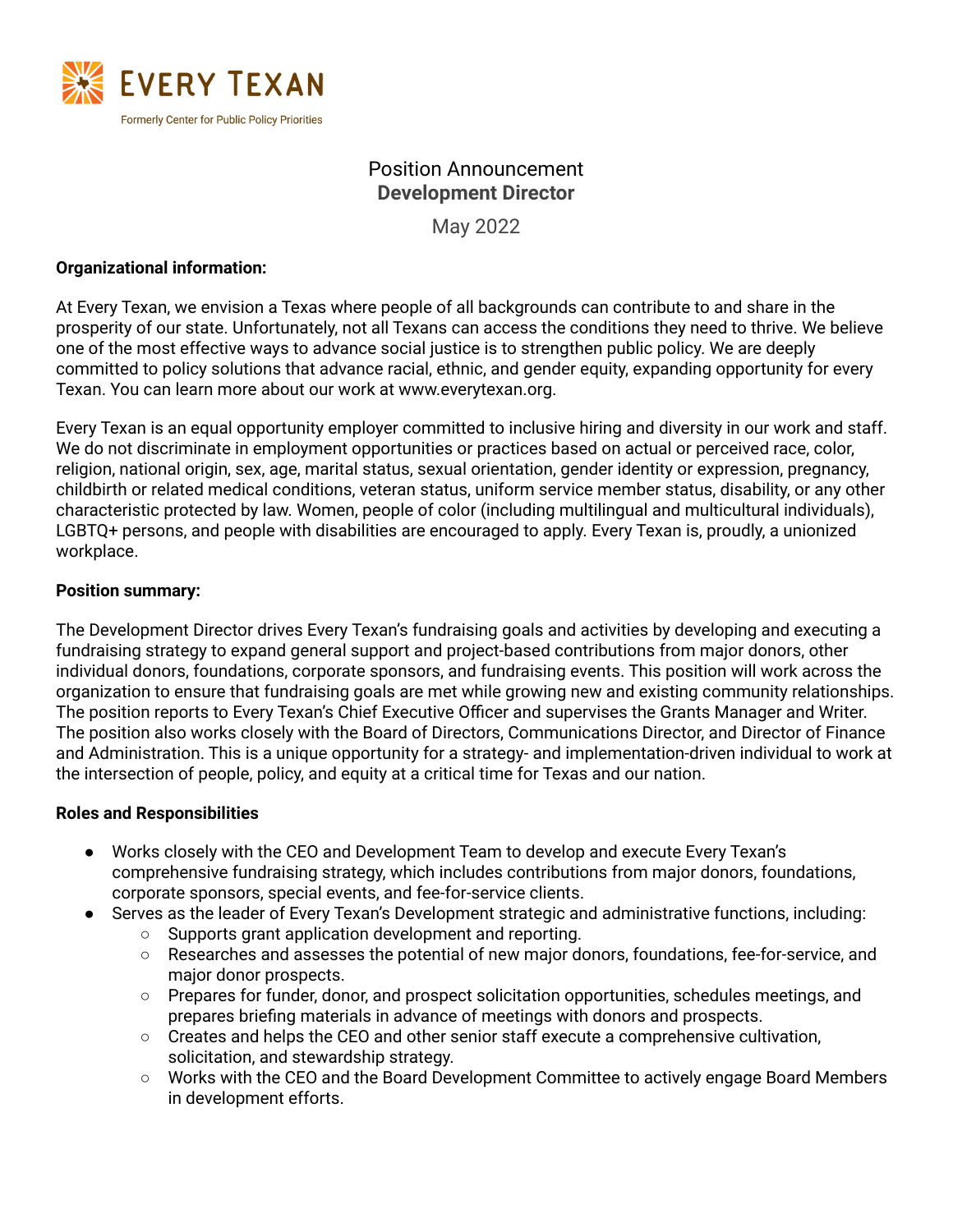- $\circ$  Plans, manages, and provides logistics support for fundraising events and donor functions, including our annual Legacy Award with 250 attendees. Includes development of written materials for fundraising and public fundraising events.
- Works with the CEO, External Relations Team, and Development staff to develop and execute fundraising and donor engagement strategies in connection with other external relations opportunities.
- Maintains donor records, and enters and processes all gifts in the Salsa fundraising database.
- $\circ$  Tracks progress on major donor fundraising goals and prepares analytic reports for leadership and Board consumption and feedback.
- Supervises Grants Manager and any additional Development staff including interns. Develops job descriptions, assists in hiring, manages workflows, conducts regular supervision, and evaluates performance. Holds regular team meetings to create a collaborative culture and achieve team and organizational goals. Builds opportunities for team professional development and supportive problem-solving. Monitors capacity and redistributes project duties as needed. In the case of fellowships and internships, collaborates with originating institutions to support and manage staff.
- Maintains a "generalist" knowledge of Every Texan's policy portfolios and core advocacy goals and activities.
- Works with the Finance Team to ensure effective integration and reconciliation of financial and donor information.
- Engages actively in the organizational life of Every Texan.
- Performs other duties as assigned.

# **Required Qualifications:**

- Education and work experience:
	- Bachelor's degree and at least 8 years of relevant professional non-profit fundraising and management experience.
- A track record of effective foundation and major donor fundraising for nonprofits, preferably in Texas.
- Experience handling logistics and planning for large events.
- Comfort with technology and its increasing role in development and donor communication, including using social media, email marketing, and development software for donor tracking.
- Experience developing and analyzing financial reports, including budgets, revenue projections, and revenue tracking.
- Strong writing, editing, and speaking skills.
- Strong interpersonal skills, patience, and the ability to communicate with funders, donors, and influencers.
- Strong organizational skills, attention to detail, ability to prioritize and manage multiple tasks, and ability to complete projects under time constraints.
- A demonstrated ability to be self-motivated and adaptable, and to work independently.
- The ability to manage and work collaboratively and effectively with others in a team environment.
- Experience in personnel and/or project management.

# **Bonus Qualifications:**

- Familiarity with Every Texan's issue areas of health and food justice, economic opportunity, and fiscal policy.
- Experience using Salsa, CRM, DonorPerfect, Canva, and MS Office.